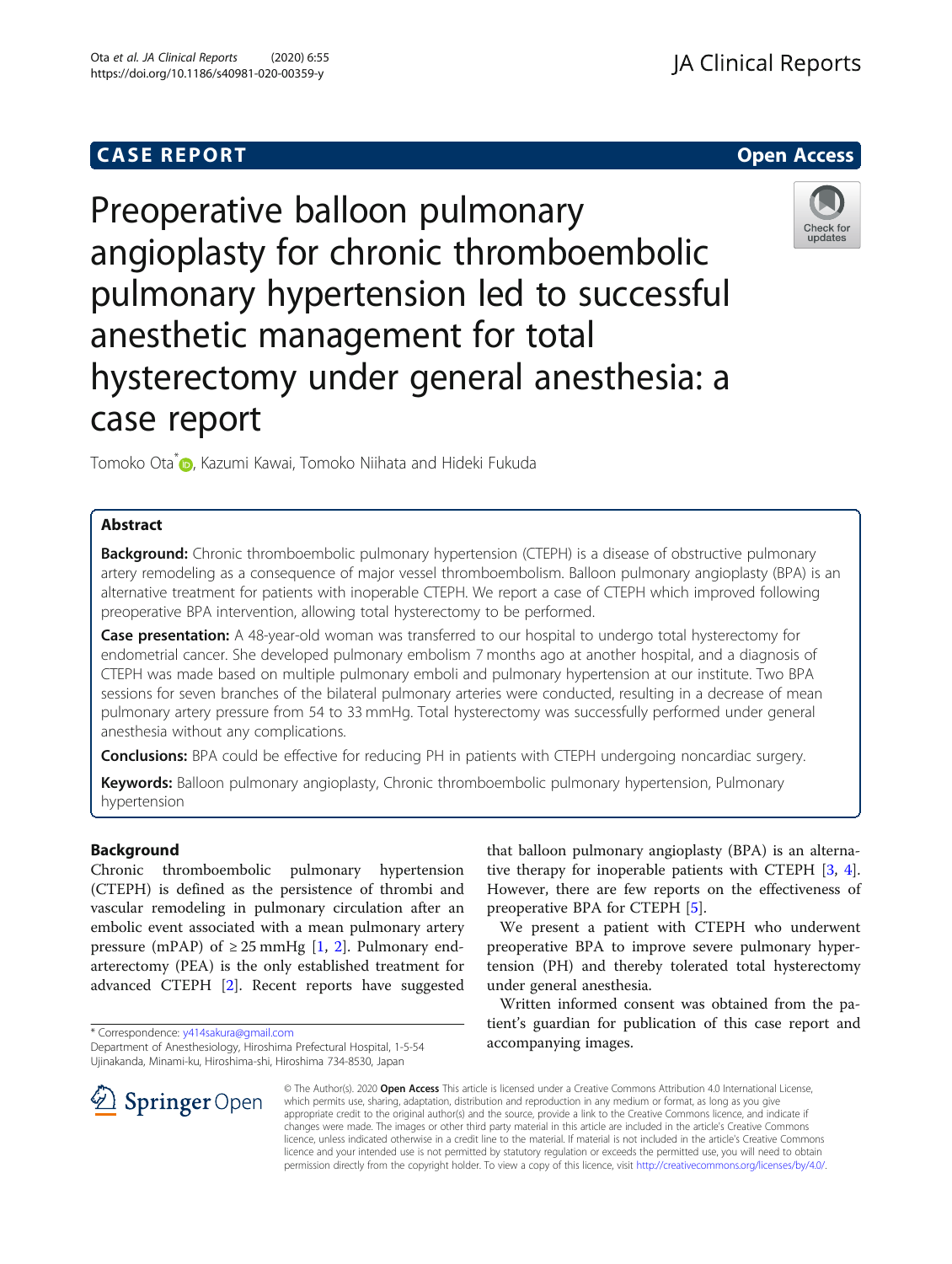#### <span id="page-1-0"></span>Case presentation

A 48-year-old woman (height 165 cm, weight 67 kg) had been hospitalized for schizophrenia in a psychiatric hospital. She had been prescribed sultopride hydrochloride, risperidone, and zotepine. Seven months prior to surgery, she was found to have developed dyspnea and palpitation on exertion, and lower leg edema. Computed tomography (CT) revealed thrombi in the main trunk of the left pulmonary artery as well as in the peripheries of the bilateral pulmonary arteries, confirming the diagnosis of pulmonary embolism. Transthoracic echocardiography showed a dilated right ventricle (RV) with moderate tricuspid valve regurgitation (TR) and an estimated mPAP of 43 mmHg, indicating PH (Table 1). Anticoagulant therapy was started with apixaban.

Five months prior to surgery, anticoagulant therapy was discontinued because of irregular genital bleeding, but it was resumed 2 weeks subsequently because of the reappearance of pulmonary embolism symptoms. Six weeks prior to surgery, anticoagulant therapy was again temporarily discontinued as a result of increased genital bleeding. She was diagnosed with endometrial cancer, and total hysterectomy was scheduled.

Two weeks prior to surgery, she was transferred to our institution from the psychiatric hospital. Her vital parameters at admission were as follows: heart rate of 72 beats/min, blood pressure of 124/86 mmHg, and percutaneous oxygen saturation  $(SpO<sub>2</sub>)$  of 92% under oxygen administration of 2 L/min. She had severe edema of the lower extremities and jugular vein distention. Transthoracic echocardiography showed a dilated RV with flattening of the interventricular septum and with moderate TR, in addition to an estimated mPAP of 54 mmHg, sug-gesting severe PH (Fig. [1a\)](#page-2-0). The left ventricle  $(LV)$  appeared D-shaped with preserved systolic function and exhibited an ejection fraction of 66%. Although CT showed no emboli in the pulmonary trunk (Fig. [2a](#page-2-0)), multiple blood flow defects revealed by lung perfusion scan suggested multiple emboli in the distal pulmonary artery (Fig. [2b](#page-2-0)), leading to the diagnosis of CTEPH, and promoted physicians to perform BPA in order to decrease mPAP before surgery.

Two BPA sessions were performed for bilateral pulmonary arteries by interventional cardiologists in another expert institution over a span of 6 days. The first BPA for A1, A2, A3, and A9 was performed, and the second BPA for A8b, A10a, and A10b was performed under local anesthesia. After BPA,  $SpO<sub>2</sub>$  increased from 86 to 91%. Transthoracic echocardiography performed 2 days after the second BPA showed an improvement in the deformity of the LV and mild TR, and the estimated mPAP decreased to 33 mmHg (Fig. [1b\)](#page-2-0). After the first BPA, warfarin was started and stopped the day before surgery, and preoperative bridging with heparin was initiated. We could not assess whether the subjective symptoms and exercise capacity of the patient improved after BPA, since she had stayed in bed all day because of depression in schizophrenia.

Total hysterectomy was performed 3 days after the second BPA. General anesthesia was selected because of the patient's unstable mental status and perioperative anticoagulant therapy. Upon entering the operating room, her heart rate was 66 beats/min, blood pressure was 128/82 mmHg, and  $SpO<sub>2</sub>$  was 92% under oxygen administration of 2 L/min. General anesthesia was induced using midazolam 3 mg, continuous infusion of remifentanil 0.1 μg/kg/min, and fentanyl 200 μg. After administration of rocuronium 40 mg, tracheal intubation was performed. Anesthesia was maintained using desflurane 3–4% in a 45% oxygen–air mixture with continuous infusion of remifentanil 0.1–0.2 μg/kg/min. A pulmonary artery catheter (PAC) was inserted in the right internal jugular vein. Transesophageal echocardiography (TEE) showed RV enlargement with mild TR and shape distortion of the interventricular septum during systole.

Introducer sheaths were placed in the right femoral artery and vein to allow for venoarterial extracorporeal membrane oxygenation in preparation for pulmonary

|                         | 7 months prior<br>to surgery<br>(at the onset of PE) | 2 weeks prior<br>to surgery<br>(pre-BPA) | Day prior<br>to surgery<br>(post-BPA) | 5 days<br>after surgery |
|-------------------------|------------------------------------------------------|------------------------------------------|---------------------------------------|-------------------------|
| LVDd (mm)               | 41.1                                                 | 36.6                                     | 42.6                                  | 43.6                    |
| Tricuspid regurgitation | moderate                                             | moderate                                 | mild $\sim$ moderate                  | mild                    |
| TRPG (mmHg)             | 72                                                   | 95                                       | 48                                    | 40                      |
| Estimated mPAP (mmHg)   | 43                                                   | 54                                       | 33                                    | 28                      |

**Table 1** Data from transthoracic echocardiography studies

PE = pulmonary embolism, BPA = balloon pulmonary angioplasty, LVDd = left ventricular end-diastolic dimension, TRPG=tricuspid regurgitation pressure gradient, estimated mPAP = estimated mean pulmonary artery pressure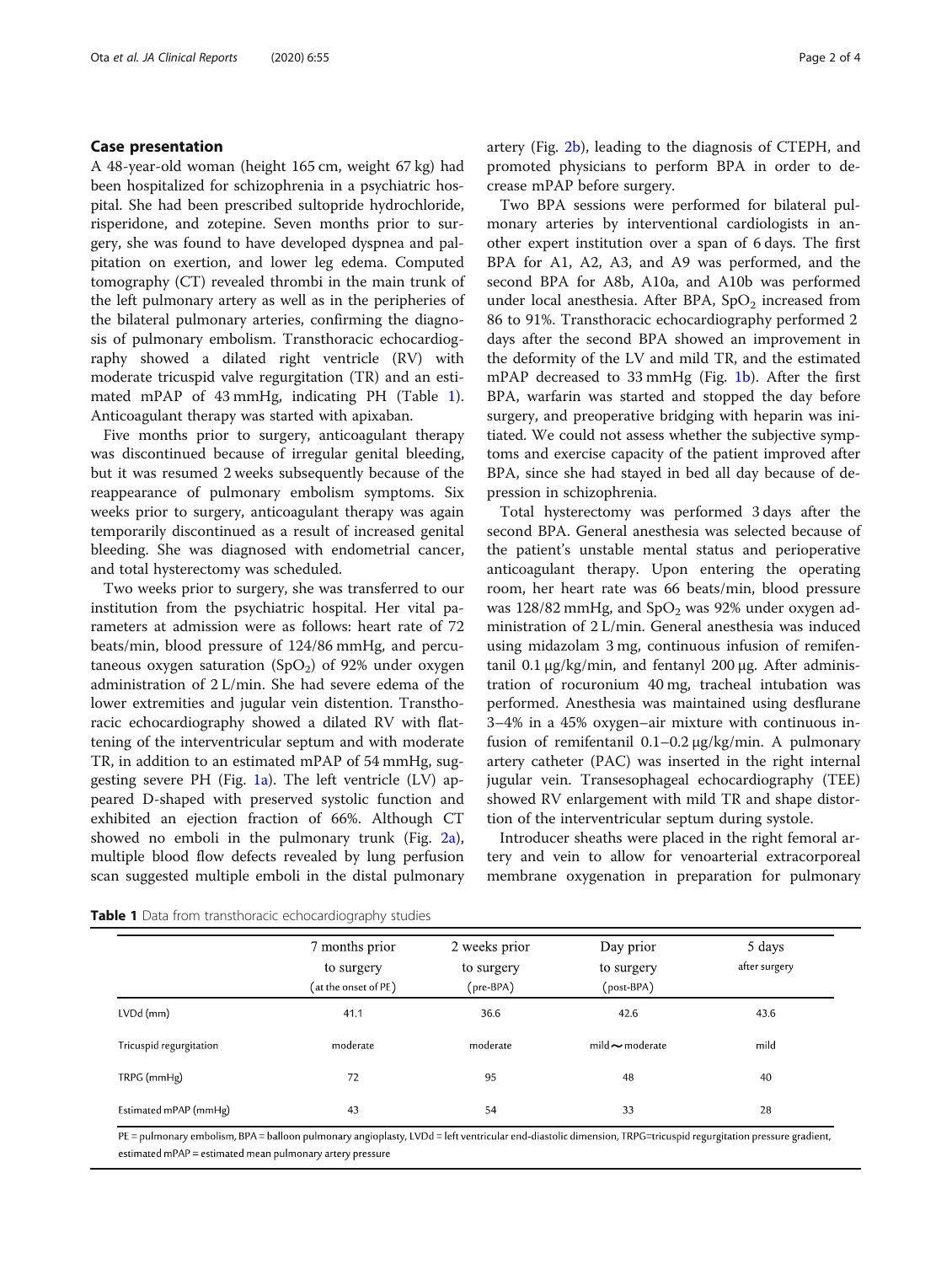<span id="page-2-0"></span>

hypertensive crisis. Hypoxia, hypercapnia, acidosis, hypothermia, and inadequate analgesia were avoided to prevent increase of pulmonary vascular resistance [\[6](#page-3-0)]. At 10 min after hysterectomy, the patient's blood pressure decreased to 58/35 mmHg, with a pulmonary artery pressure (PAP) of 28/19 mmHg. TEE indicated that there was no observable change in the size of the RV and LV cavity with mild TR; therefore, we determined that the patient was not in a pulmonary hypertensive crisis. The cause of the temporary hypotension was unclear; however, it was restored rapidly after administration of a total of 12 mg ephedrine. Thereafter, values ranged 90–120/50–60 mmHg for blood pressure, 30–40 mmHg for mPAP, and  $1.9-2.4$  L/min/m<sup>2</sup> for cardiac index.

No vasopressor other than ephedrine was required. The operation time was 1 h and 36 min and blood loss was 88 g. Because of concerns about postoperative restlessness, the TEE probe, PAC, and introducer sheaths were removed before awakening. The patient was promptly awakened and the endotracheal tube was removed. Effective postoperative analgesia was achieved with intravenous patient-controlled analgesia using fentanyl. Postoperatively, the patient was managed in the general gynecology ward. On the fifth day after surgery, anticoagulant therapy was restarted with apixaban.

Transthoracic echocardiography showed mild TR, with an estimated mPAP of 28 mmHg and no worsening of PH (Table [1](#page-1-0)). The patient was transferred to the psychiatric hospital on the 19th day after surgery.

#### **Discussion**

CTEPH is a class of PH characterized by chronic obstruction of pulmonary arteries due to the formation of thrombi. Apart from other types of PH, PEA is the only established and potentially curative treatment for CTEP H [\[2](#page-3-0)]. BPA is an alternative therapy for those ineligible for PEA because of comorbidities, surgically inaccessible lesions, and residual or recurrent PH after PEA [\[3](#page-3-0), [4,](#page-3-0) [7](#page-3-0), [8\]](#page-3-0). BPA is usually performed by a catheter inserted from the right jugular or femoral vein under local anesthesia. Intraprocedural complications are perforation, dissection of the pulmonary artery, and pneumothorax related to jugular vein injury. Notably, we should be careful of reperfusion pulmonary injury occurring within 48 h after BPA with an incidence of  $0.3-7\%$  [\[9](#page-3-0)-[13](#page-3-0)], resulting from mechanical injury caused by perforation of the pulmonary artery [\[7](#page-3-0)]. Although BPA is effective for decreasing mPAP by approximately 20 mmHg, and if successful, to below 30 mmHg  $[3, 4, 7]$  $[3, 4, 7]$  $[3, 4, 7]$  $[3, 4, 7]$  $[3, 4, 7]$  $[3, 4, 7]$ , repeated procedures, usually for 3–6 times, are required [[4,](#page-3-0) [7,](#page-3-0) [8\]](#page-3-0). Therefore, BPA is not an appropriate preoperative intervention for